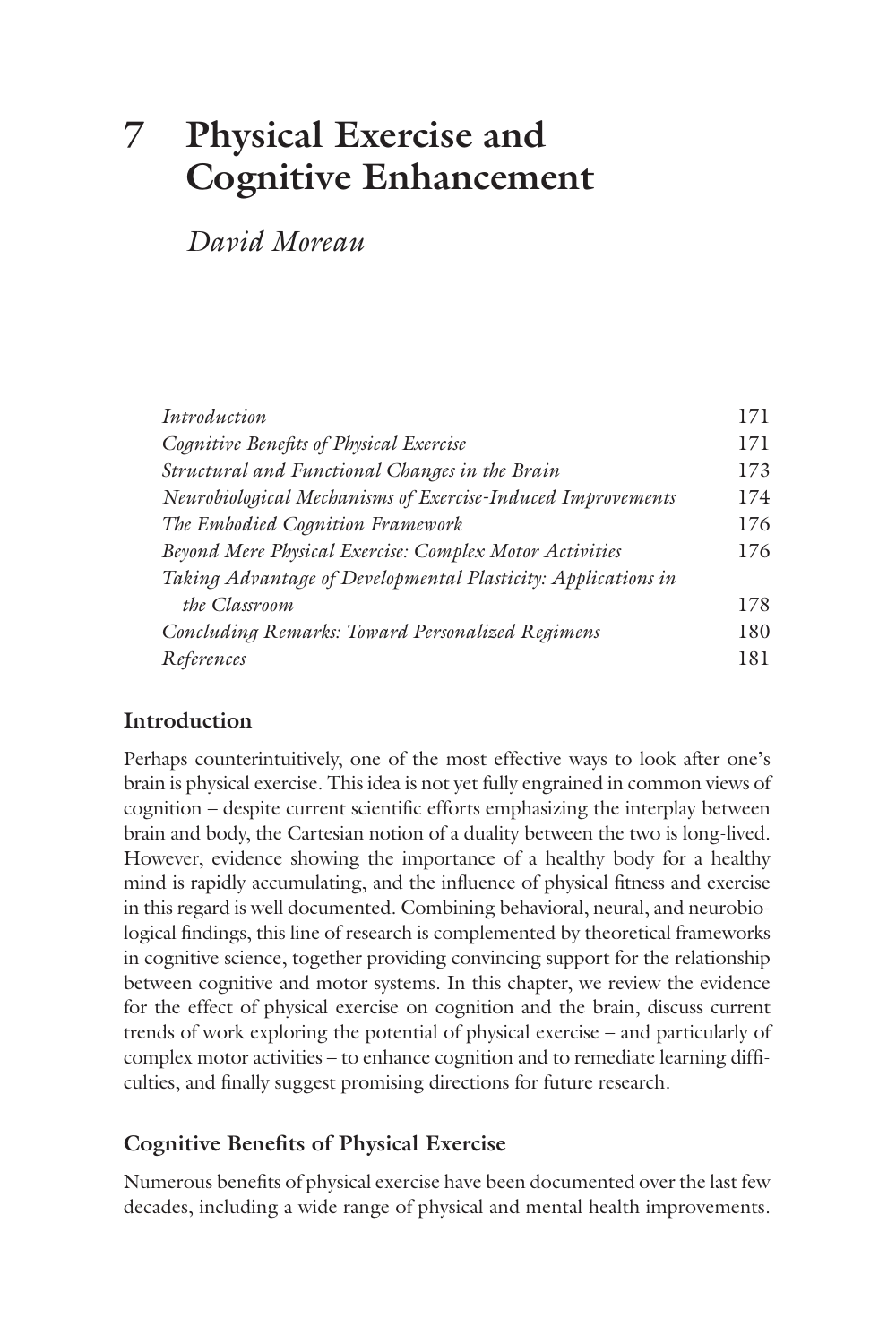For example, in observational studies, physical fitness appears to be associated with reduced occurrences of potentially fatal conditions, such as cardiovascular diseases, cancers, strokes, and diabetes (Blair 1995). Even more aligned with the perspective of this chapter, reduced risks in several cognitive or neurological conditions have also been reported. Neurological conditions such as autism, attention deficit/hyperactive disorder (ADHD), schizophrenia, dementia, and Alzheimer's disease all appear to be worsened by poor physical fitness, and to benefit from exercise interventions (Penedo & Dahn 2005). Importantly, this effect is not contingent on preexisting deficits, and can be generalized to non-clinical populations – physical exercise seems to be related to better cognitive function regardless of cognitive impairment. As such, individuals with better indices of physical fitness tend to perform above average on executive function tasks and spatial reasoning problems (Colcombe & Kramer 2003; Hillman, Erickson, & Kramer 2008). Although a few studies have suggested that the association between physical activity and performance is weaker when considering tasks that do not primarily tap executive function (Kramer, Hahn, & Gopher 1999), complementary findings support the idea of a strong relationship between physical exercise and a wide range of cognitive tasks (see for a review Moreau & Conway 2013).

Building upon this line of research, additional work has intended to elucidate the mechanisms underlying the association between physical fitness and cognitive health. In particular, and consistent with typical concerns when considering findings from observational studies, an important question is whether the link is causal or driven by confounding factors. Several studies have attempted to shed light on this issue. For example, exercise interventions have led to attention improvements in children with developmental coordination disorders (Tsai, Wang, & Tseng 2012) and in overweight children (Davis et al. 2007). A substantial body of research has also explored the relationship between physical activity and academic performance. Students who follow physical activity guidelines tend to have better grades than those who do not (Coe, Pivarnik, Womack, Reeves, & Malina 2006), while reading and mathematics competencies tend to correlate with measures of physical fitness (Castelli, Hillman, Buck, & Erwin 2007). These are not isolated cases – the literature concerning the relationship between physical exercise and academic achievement is well documented, with clear and robust findings (Keeley & Fox 2009).

Therefore, and perhaps contrary to popular belief, decreases in the amount of physical activity at school *negatively* impacts academic performance (see for a review Trudeau & Shephard 2008). Common responses to poor school achievement such as replacing physical education classes with so-called core academic components (i.e. English, mathematics) are thus profoundly counterproductive and worsen the problem they are intended to fix (Goh, Hannon, Webster, Podlog, & Newton 2016; Mahar et al. 2006; Trudeau & Shephard 2008). This is an important point of this chapter, since the work linking physical exercise and cognition is perhaps not appreciated as much as it deserves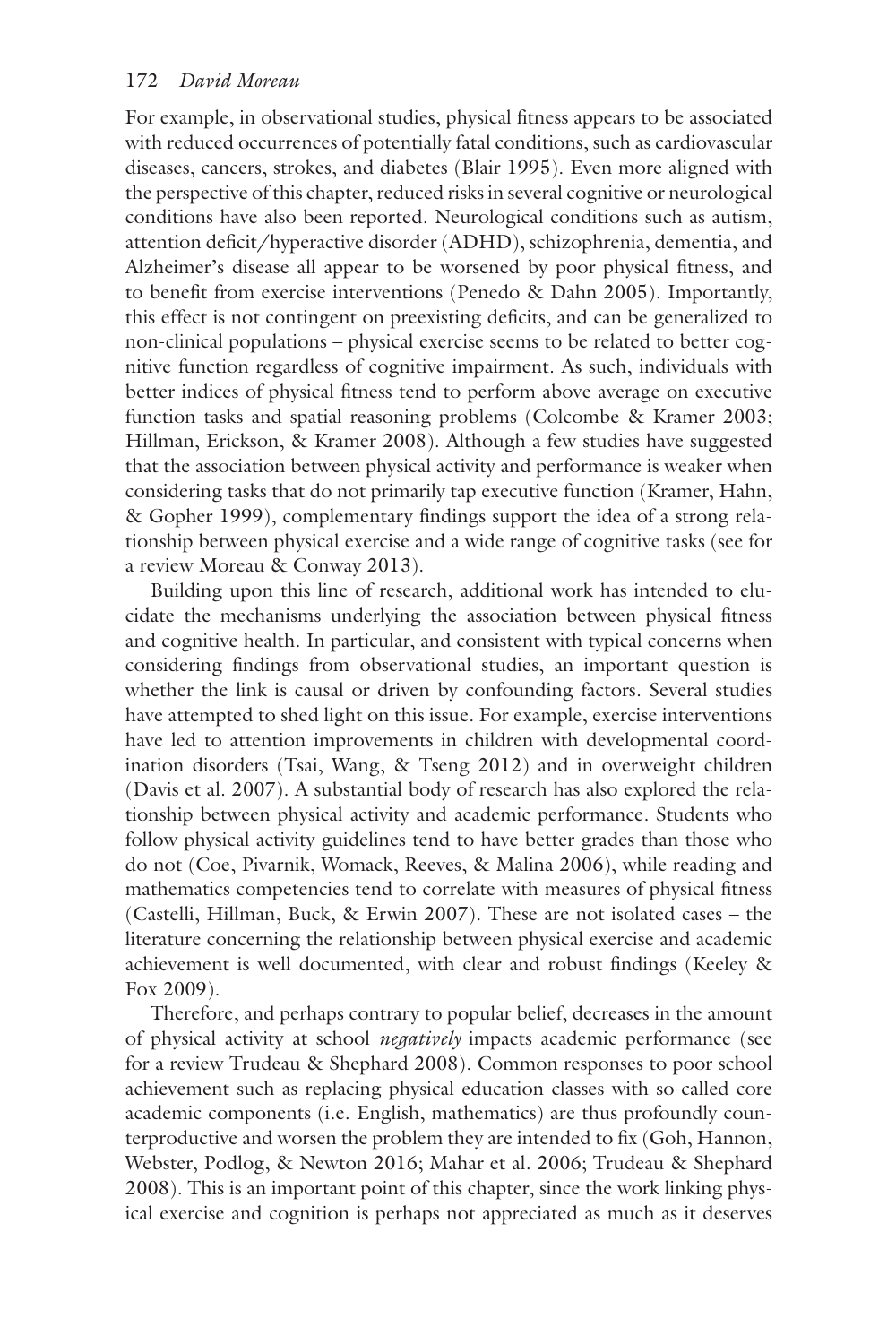<span id="page-2-0"></span>outside of exercise science and kinesiology, especially considering the vast amount of work that has been dedicated to explaining its mechanisms and ramifications.

At the other end of the lifespan continuum, physical exercise has also been found to be fundamental to healthy aging, leading to better associative learning (Fabre, Chamari, Mucci, Massé-Biron, & Préfaut 2002), better quality of life and general cognition (Cancela Carral & Ayán Pérez 2007), and enhanced mood and emotional stability (Blumenthal et al. 1991), although it should be noted that these findings have been questioned by a recent meta-analysis (Young, Angevaren, Rusted, & Tabet 2015). To be fair, we should point out that exercise interventions is an umbrella term and that these regimens come in many different flavors, in terms of type of training, duration, frequency, sample population, outcome measures, and several other factors. Therefore, pooling such disparate interventions together using meta-analytic techniques is only informative up to a point – eventually, what needs to be determined is not so much the absolute effectiveness of exercise interventions but the potential mediators of sizeable effects (Moreau 2014). What works and for whom, and under which circumstances, remains to be informed by future research.

When examined in isolation, the literature on young and middle-aged adults is slightly less consistent, for several reasons. Arguably, such individuals might be at their natural cognitive peak, thus making any large improvement difficult (Salthouse & Davis 2006). Given the lack of power most intervention studies suffer from by design, effects often need to be quite substantial to be detected. Adults typically experience environments that are typically complex and stimulating – these provide naturally enriched conditions, leaving little room for cognitive gains. From a research standpoint, there might also be smaller incentives to target non-clinical adult populations, as opposed to children, the elderly, or clinical populations, who all can greatly benefit from exercise interventions.

#### **[Structural and Functional Changes in the](#page-0-0) Brain**

Importantly, cognitive improvements are typically accompanied by changes in brain structure and function. Due to the aforementioned difficulties of detecting such changes in adult populations, this line of research is mostly based on evidence in children and the elderly. For example, several studies indicate that children show greater integrity in two main neural networks after a physical exercise intervention: the uncinate fasciculus (Schaeffer et al. 2014), a white matter tract connecting parts of the limbic system and the prefrontal cortex; and in the superior longitudinal fasciculus (Krafft et al. 2014), a long bundle of axons linking frontal and occipital lobes, and part of parietal and temporal lobes. This line of research is based on Diffusion Tensor Imaging (DTI), an MRI technique that allows probing the brain's white matter tracts through detailed mapping of water molecules diffusion. Cross-sectional studies support the hypothesis of an effect of physical exercise on brain structure, via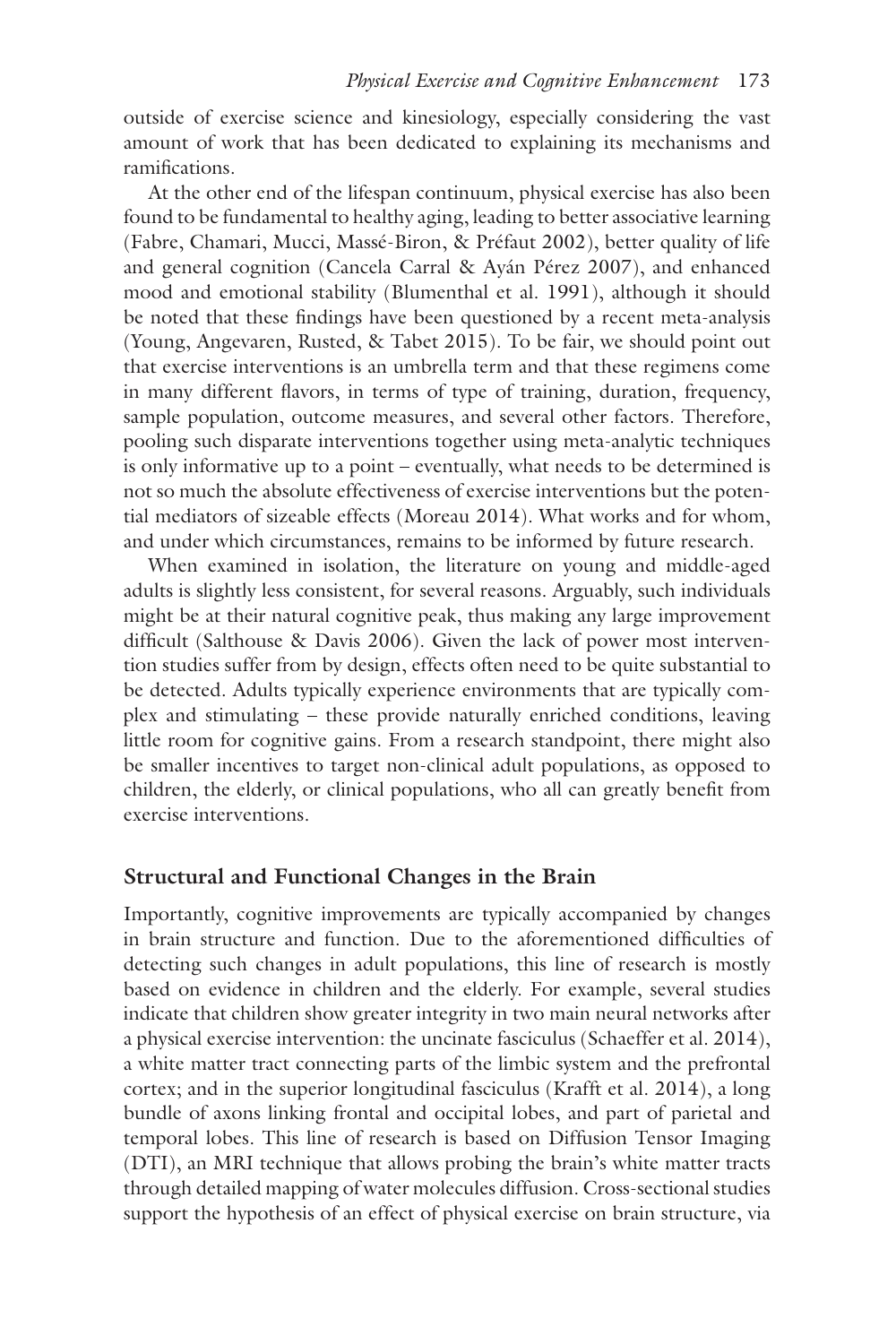<span id="page-3-0"></span>evidence for differences in white matter integrity between higher and lower fit children (Chaddock-Heyman et al. 2014).

In older adults, studies have shown that exercise interventions can counteract age-related brain atrophy (Colcombe et al. 2003), and that this effect might mediate the association between aerobic fitness and executive function (Weinstein et al. 2012). Higher physical fitness has also been associated with larger cortical areas, especially frontal regions (Weinstein et al. 2012), and larger hippocampus (Erickson et al. 2009; Makizako et al. 2015). Training interventions corroborate these findings, showing volume increases in frontal (Colcombe et al. 2006; Ruscheweyh et al. 2011) and hippocampal (Erickson et al. 2011; Ruscheweyh et al. 2011) areas after undergoing physical exercise training.

More subtle functional changes have also been documented. Until recently, most of this evidence in children was based on correlational findings, reporting an association between aerobic fitness or physical exercise and brain function mostly based on fMRI and EEG techniques (Chaddock et al. 2012; Moore, Drollette, Scudder, Bharij, & Hillman 2014). However, this line of research has also been strengthened by experiments (RCTs) highlighting the benefits of a physical exercise intervention on brain function (Chaddock-Heyman et al. 2013; Davis et al. 2011; Hillman et al. 2014; Kamijo et al. 2011). In parallel, cross-sectional evidence for the relationship between physical exercise and brain function is available for older populations (Berchicci, Lucci, Perri, Spinelli, & Di Russo 2014; Prakash et al. 2011; Smith et al. 2011), and these are also supported by more direct experimental findings (Chapman et al. 2013; Colcombe et al. 2004; Smith, Nielson, Woodard, Seidenberg, & Rao 2013). Specifically, physical exercise is associated with increased connectivity between prefrontal, cingulate, and hippocampal areas, which results in better performance on several cognitive tasks (Burdette et al. 2010; Voss et al. 2010).

Besides promising evidence at the behavioral and neural levels, the association between physical exercise and cognition is also consistent with findings at the neurobiological level, which help explain the mechanisms responsible for the observed correlations or improvements. Seeking corroborating evidence at the neurophysiological level is akin to zooming in further, from overt behaviors and neural correlates at the system level to their underlying mechanisms. This line of work is discussed in the next section.

# **[Neurobiological Mechanisms of Exercise-Induced](#page-0-0)  [Improvements](#page-0-0)**

Most of the neurobiological correlates of exercise-induced cognitive enhancement are now well understood (for a detailed account of the changes associated with exercise, see McMorris & Corbett 2016). Physical exercise leads to an increase in cerebral vascularization (Black, Isaacs, Anderson, Alcantara, & Greenough 1990), proteins and neurotransmitters (Mora, Segovia, & del Arco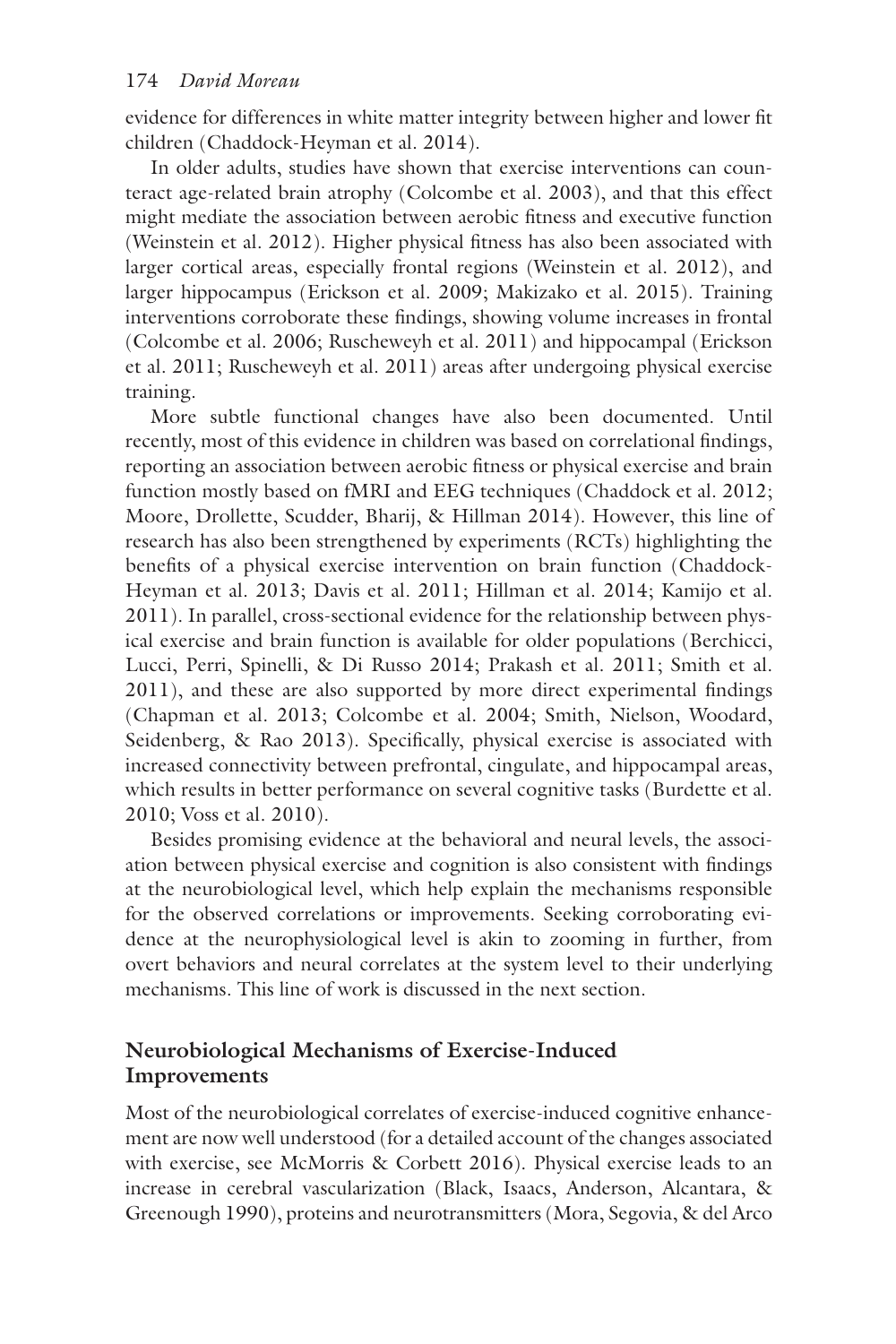2007), heightened insult resistance (Stummer, Weber, Tranmer, Baethmann, & Kempski 1994), enhanced neurogenesis (van Praag et al. 2002), synaptic metabolism (Vaynman, Ying, Yin, & Gomez-Pinilla 2006), angiogenesis (Black et al. 1990), neuronal survival (Vaynman et al. 2006), and enhanced overall brain volume (Colcombe et al. 2006). More specifically, brain-derived neurotrophic factor (BDNF) appears to play an active role in mediating the effect of physical exercise on cognition. Animal studies have found increases in hippocampal BDNF post-exercise (Neeper, Gómez-Pinilla, Choi, & Cotman 1995), particularly significant considering the central role of the hippocampus in learning and memory and its deterioration in many degenerative diseases including Alzheimer's. These effects have been found to last at least several weeks (Berchtold, Kesslak, Pike, Adlard, & Cotman 2001), therefore potentially playing a critical role in exercise-induced neural plasticity. Besides its effect on hippocampal areas, BDNF also increases post-exercise in the spinal cord (Gómez-Pinilla, Ying, Opazo, Roy, & Edgerton 2001), the cerebellum and several cortical regions (Neeper, Gómez-Pinilla, Choi, & Cotman 1996), possibly through increased levels of Insulin-like Growth Factor-1 (IGF-1), a growth factor involved in neuronal development (Arsenijevic & Weiss 1998). Based on this evidence, it has been suggested that IGF-1 might be a key determinant in the effect of physical exercise on BDNF levels (Cotman & Berchtold 2002), and thus on cognition more generally.

Increased BDNF levels in cortical areas are consistent with the documented effects of exercise on serum BDNF (sBDNF). Several studies have found that exercise induces an augmentation in sBDNF levels (Griffin et al. 2011; Schmolesky, Webb, & Hansen 2013), typically within a few hours, with the magnitude of the increase dependent on exercise intensity (Ferris, Williams, & Shen 2007). Thus, these findings provide additional support for the idea that aerobic exercise might not be the most optimal way to target cognitive improvement in healthy individuals, and that more intense forms of exercise could induce larger gains.

Overall, the remarkable consequence of these potent underlying mechanisms is that physical exercise provides a powerful way to stimulate general health. In addition to favoring positive changes, exercise also allows controlling harmful factors, such as stress. Corticosteroids, or stress hormones, have a damaging effect on BDNF concentration, and can therefore, if sustained, lead to neuronal degradation and dendritic atrophy (Gould, Woolley, Frankfurt, & McEwen 1990). Exercise prevents this debilitating effect by blocking downregulations of BDNF, particularly in the hippocampus (Russo-Neustadt, Ha, Ramirez, & Kesslak 2001). Further evidence has highlighted the impact of exercise on levels of monoamine neurotransmitters (e.g. dopamine, epinephrine, norepinephrine) and tryptamine neurotransmitters (e.g. serotonin, melatonin), which could be responsible for some of the benefits typically observed after physical training (Winter et al. 2007). This line of research therefore provides compelling evidence for the role of neurobiological factors in mediating the behavioral changes typically observed post-exercise.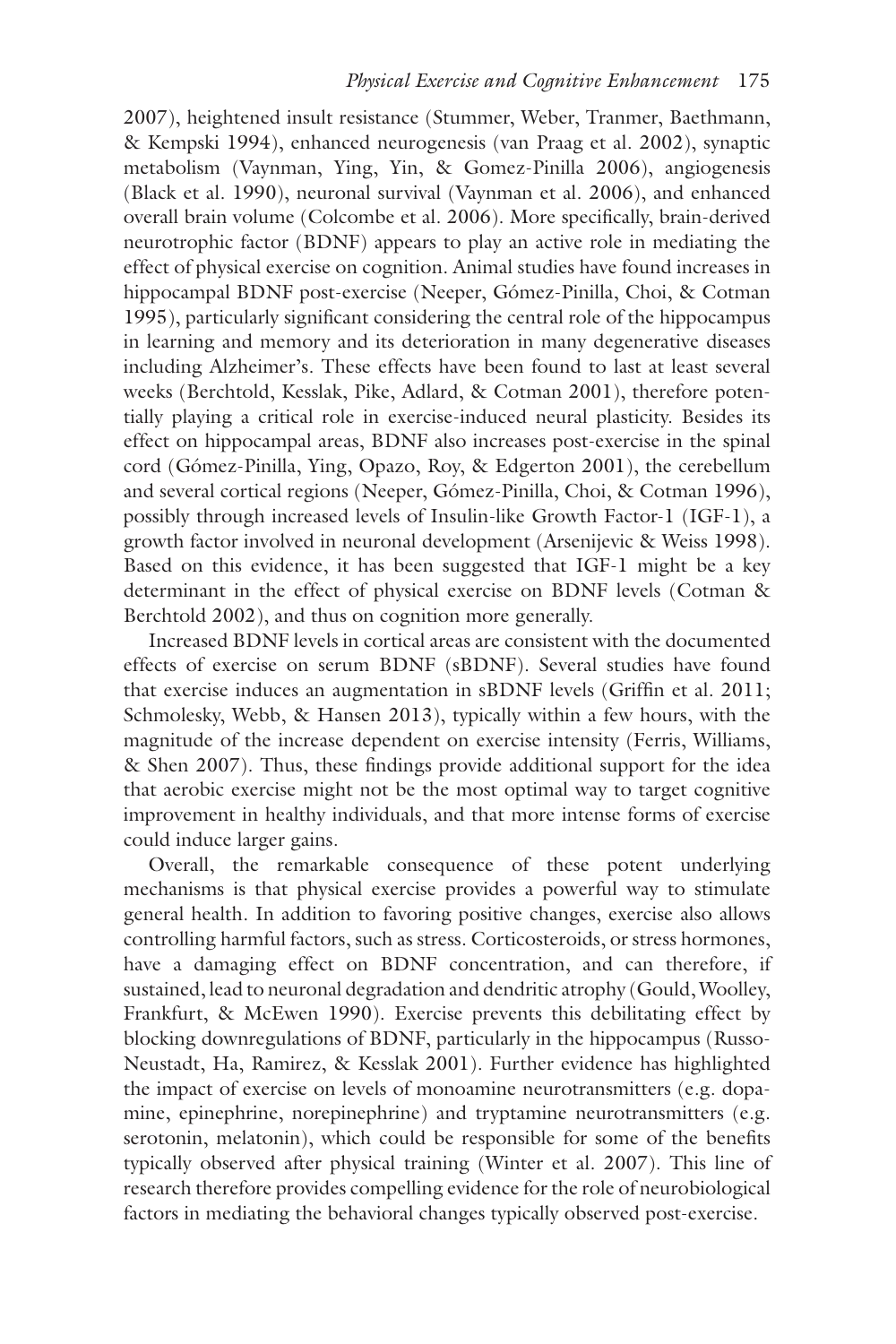## <span id="page-5-0"></span>**[The Embodied Cognition Framework](#page-0-0)**

The coherent view emerging from the integration of behavioral, neural, and neurobiological findings also resonates well with motor theories currently getting traction in cognitive science (e.g. Jeannerod 2001). In particular, the embodied cognition framework (e.g. Barsalou 2008; Gallese & Sinigaglia 2011; Glenberg 2010) argues that the motor system is involved in most of our actions, and that motor processes influence cognitive function drastically.<sup>1</sup> Although legitimate criticisms have been raised against several findings and their embodied interpretation (Wilson 2002) or about the way the embodied framework is typically defined (Wilson & Golonka 2013), the framework remains informative to further understand the link between physical exercise, motor activities, and cognition.

Moreover, the embodied cognition framework is corroborated by numerous compelling findings, which indirectly support the link between exercise and cognition, and by extension the potential of motor activities to enhance cognition. For example, prior work has shown that different levels of motor expertise are associated with differences in performance on motor processing (Güldenpenning, Koester, Kunde, Weigelt, & Schack 2011). These findings also extend beyond motor tasks – spatial ability (Moreau 2012) and working memory capacity tasks (Moreau 2013), good indicators of cognitive abilities known to be central to human cognition (Carroll 1993) and to have tremendous ramifications on numerous everyday tasks (Hegarty & Waller 2005; Kane et al. 2004), are also influenced positively by motor expertise.

In addition, other components of cognition, such as the ability to solve complex problems, are improved when gestures are consistent with the motor actions naturally associated with a particular task, suggesting that gestures ground mental representation in action (Beilock & Goldin-Meadow 2010). Further research indicates that such associations are also found in linguistic domains, with motor actions influencing language comprehension (Holt & Beilock 2006), a finding corroborated by neural changes in language comprehension depending on motor experience (Beilock, Lyons, Mattarella-Micke, Nusbaum, & Small 2008).

Beyond these correlational associations, experimental evidence has also demonstrated that the link is causal – motor training leads to enhanced performance on spatial ability and working memory capacity tasks (Moreau, Clerc, Mansy-Dannay, & Guerrien 2012; Moreau, Morrison, & Conway 2015), and these behavioral changes are mediated by cortical changes (Adkins, Boychuk, Remple, & Kleim 2006). This line of research paves the way for interesting applications intended to target cognitive gains via behavioral interventions, which we discuss in the next section.

# **[Beyond Mere Physical Exercise:](#page-0-0) Complex Motor Activities**

The effect of physical exercise on cognition is well documented and largely replicated – alternative forms of cognitive enhancement based on behavioral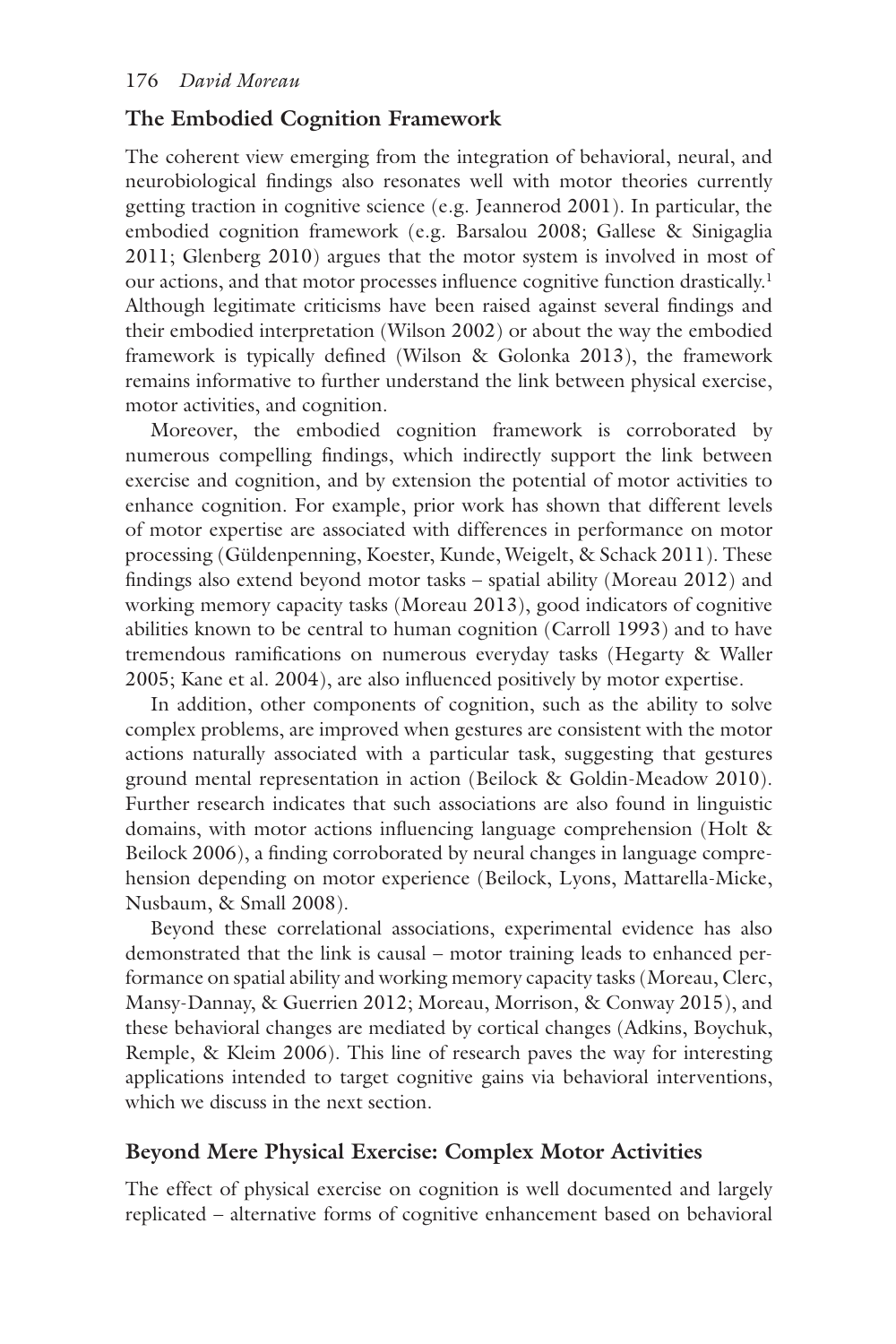interventions can hardly compare with the extensive literature linking physical exercise and cognition (see for a review Moreau & Conway 2013). However, that physical exercise appears to be one of the most effective ways to trigger substantial and durable changes does not mean that it should be exclusive – adequate combinations can provide interesting benefits over interventions solely based on physical exercise.

Approaches seeking to combine cognitive training activities have flourished in the past few years. For example, research has investigated the potential of combining physical exercise with meditation (Astin et al. 2003), with cognitive training (Shatil 2013), or with transcranial Direct Current Stimulations (tDCS; Ditye, Jacobson, Walsh, & Lavidor 2012; Madhavan & Shah 2012; Martin et al. 2013; Moreau, Wang, Tseng, & Juan 2015). These approaches all have merit of their own, as they represent a step toward more advanced frameworks of cognitive enhancement. Yet they typically combine two successful approaches separately – interventions focus on the different types of regimen either successively or in an interleaved fashion. This approach might be suboptimal considering the opportunity costs associated with cognitive training and techniques of enhancement (Moreau & Conway 2014). In addition, the potential side effects of these interventions can possibly be concerning, whether it is the psychiatric risks of mindfulness meditation (Lazarus 1976; Shapiro 1992) or the inherent blur over techniques that stimulate the brain with direct current (Davis 2014).

In a recent study, we tested the idea of integrating cognitive demands within a physical exercise regimen as an optimal solution to cognitive enhancement (Moreau, Morrison, & Conway 2015). The rationale was that aerobic workouts, typically favored in cognitive training interventions based on physical exercise (Hillman et al. 2008), might benefit from additional cognitive challenges. Because aerobic exercise is merely demanding cognitively, most of the cognitive gains typically observed post-training are due to neurophysiological mechanisms, either direct (e.g. BDNF, IGF-1) or in response to changes in a mediating factor, such as sleep or stress. These types of gains are potent, yet in our view they could be further maximized by the addition of specific components directly tapping cognitive abilities. Following this idea, we presented participants with perceptive, motor, and cognitive problems, to solve in a movement-based framework, while continuously sustaining moderate physical activity. Specifically, perceptive problems included situations where participants had to rely on different sensory inputs to make decisions, often including limited visual inputs. In everyday life, most of our motor actions are typically vision-centered; therefore, we hypothesized that depriving individuals of this source of information had the potential to improve processing quality of alternate inputs (see also Landry, Shiller, & Champoux 2013), along with favoring complex computations to circumvent atypical demands. Motor problems were intended to promote unusual motor coordination in threedimensional space, for example with transitions from different levels of motion (e.g. standing, kneeling, lying). In a way, the underlying idea is somewhat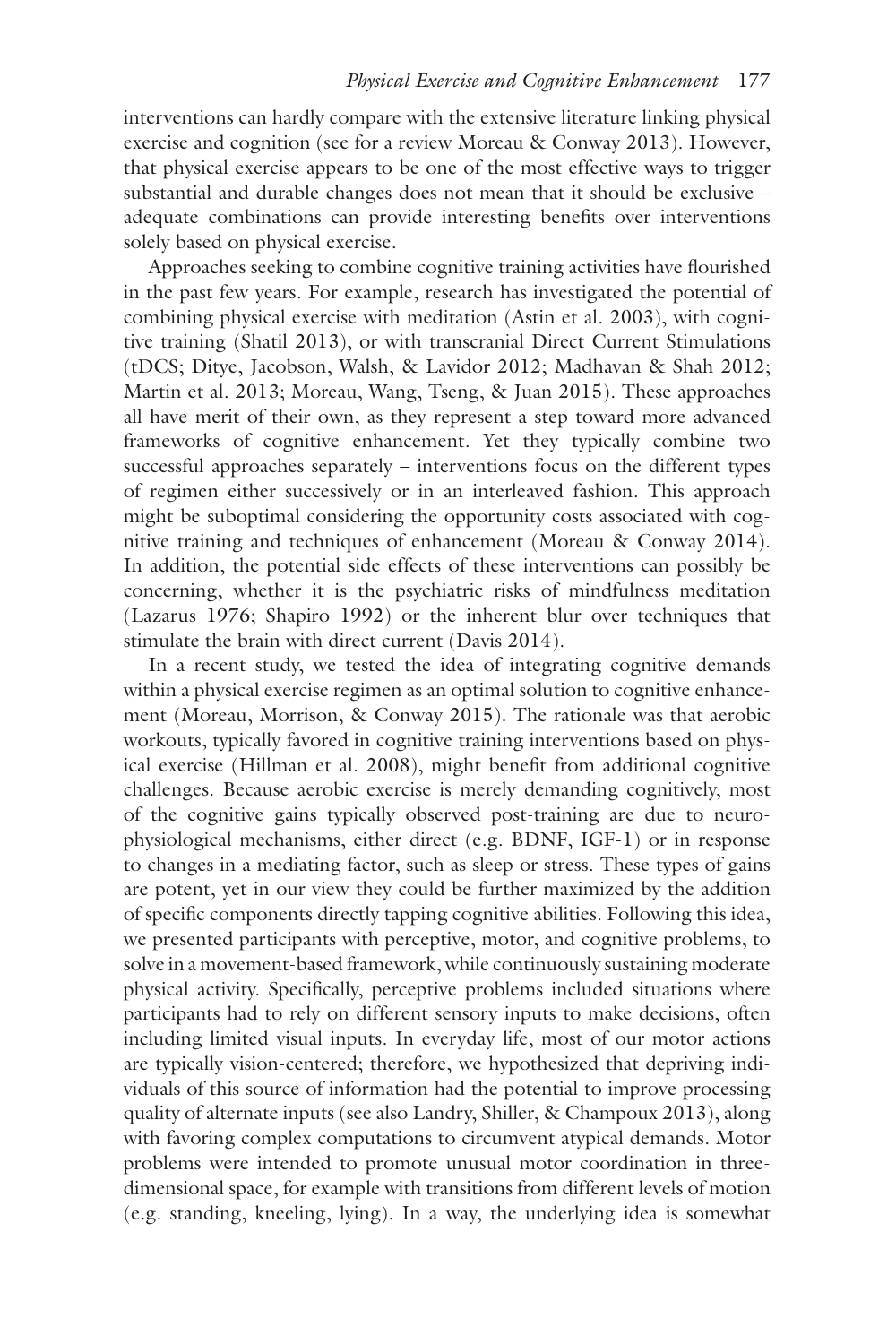<span id="page-7-0"></span>similar to that used in Constraint-Induced (CI) therapy, either in stroke recovery or in motor impairment (Taub, Uswatte, & Mark 2014). Ad hoc motor problems prompted unfamiliar situations that had to be dealt with in a timely manner, based on little prior experience. Finally, cognitive problems included memorizing sequences of movements for subsequent recall and execution, or the presentation of situations where different strategies had to be considered and evaluated in order for participants to respond successfully. Throughout the program, difficulty was adjusted to participants' performance to ensure sustained motivation and continuously challenging material.

Consistent with our initial hypothesis, we found that an integrated approach combining physical and cognitive demands within a single activity was the most effective to induce cognitive and physiological gains. Specifically, we looked at transfer to working memory capacity and spatial ability, cognitive constructs with important ramifications to numerous activities (Moreau 2015). For both of these constructs, the integrated approach based on complex motor activities was superior to either cognitive or physical exercise components alone. In addition to cognitive changes, complex motor training also induced improvements in biomarkers associated with general health, namely blood pressure and resting heart rate, similar to those following the aerobic exercise regimen.

This training intervention lies within a broader line of research, with encouraging early findings. For example, a study assessing the potential for games combining exercise and cognitive challenges has shown promises in school settings, and provide additional evidence for the relevance of an integrated approach (Tomporowski, Lambourne, & Okumura 2011). In addition, several studies have demonstrated that a combination of executive function and physical demands (e.g. martial arts) might be particularly beneficial, especially in children (see for a brief review Diamond & Lee 2011).

Clearly, combining interventions also has pitfalls – researchers need to identify the effect of components in isolation, and a combined regimen can obscure their respective effects or require large sample sizes to compensate for the additional cells in a factorial design. Good experiments allow a comparison of the integrated approach with all the components in isolation – for example, a combination of physical and cognitive training compared with either physical or cognitive training alone, as described previously (Moreau et al. 2015). Obviously, this approach is costly in terms of sample size to achieve adequate power, and brings up problems of its own, such as matching duration, frequency, and motivational factors between regimens. Yet in our view it represents a necessary line of research if this field is to impact society meaningfully.

# **[Taking Advantage of Developmental Plasticity:](#page-0-0)  [Applications in the Classroom](#page-0-0)**

As we alluded to in the previous section, adopting an integrated approach also has ramifications in the classroom. In a period of intense neural plasticity,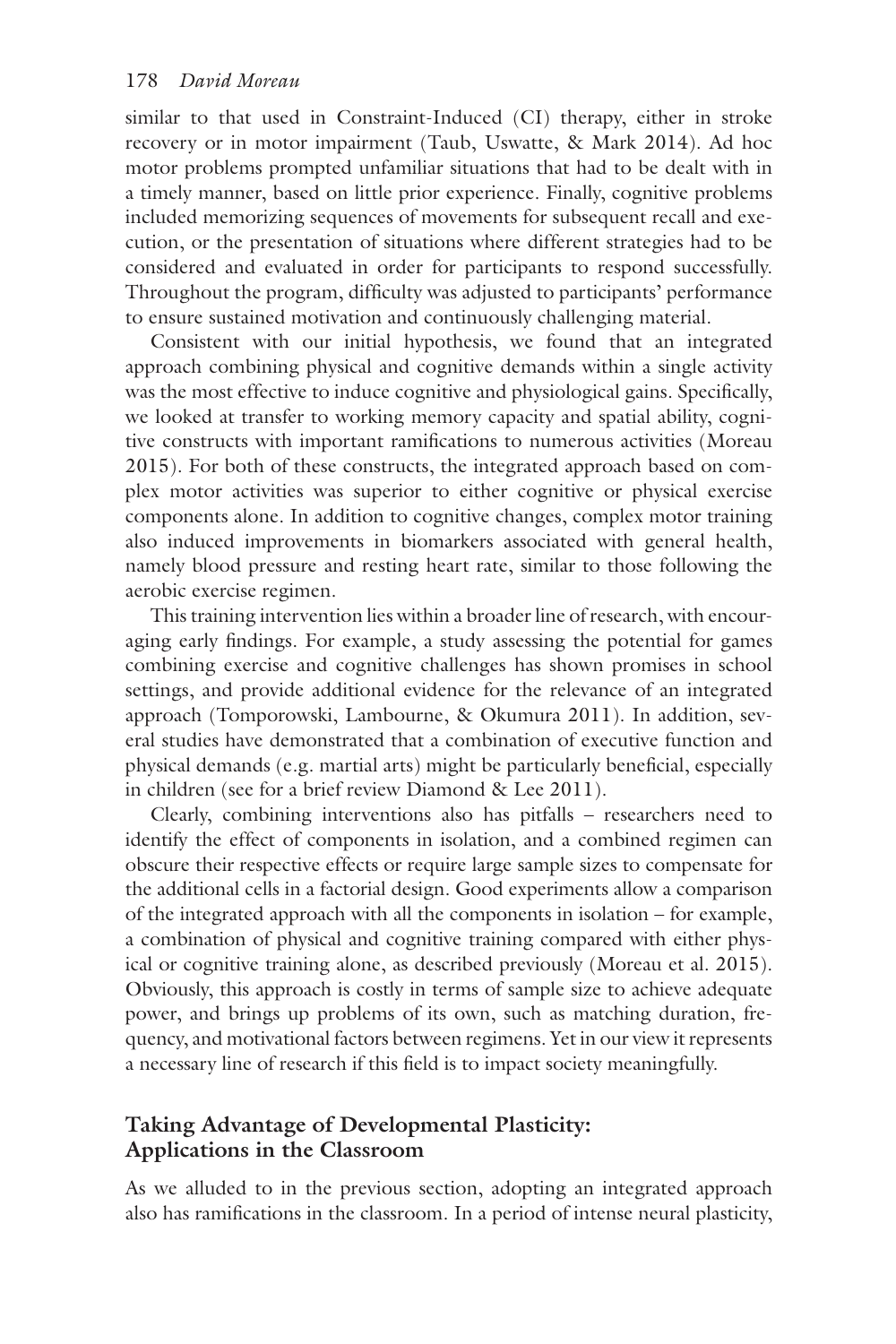the influence of environmental factors on children is potentially greater than at any other age across the lifespan. This brings tremendous possibilities to teachers, educators, and the educational system in general, but also important responsibilities: the type and strength of learning children experienced will have large effects and repercussions on their lives.

Situations that favor multi-sensory integration of motor and cognitive demands in the classroom should therefore be encouraged. For example, research at the intersection of spatial and embodied cognition shows that the addition of passive or active motor features (e.g. action observation, gestures) helps reinforce learning and ensure it is integrated meaningfully with existing knowledge (Broaders, Cook, Mitchell, & Goldin-Meadow 2007; Cook, Mitchell, & Goldin-Meadow 2008). In addition, structured plays combining cognitive challenges and physical motion are also essential to optimal cognitive development, and school environments are especially suitable to this type of learning. This can come from blends across subjects – for example, physical exercise with mathematics, physics or biology, to understand *and* experience the concepts that are being taught. Facilitating these kinds of translational approaches also provide additional motivational components. More than at any other age, children are interested in novel and diverse items, a feature largely exploited in the preferential looking paradigm on which most psychology research in infants is based (Golinkoff, Hirsh-Pasek, Cauley, & Gordon 1987). Thus, an approach emphasizing diversity in learning content has the potential to remain more appealing to children in the long run.

Finally, through the process of knowledge generalization, transfer emerges given sufficient encounters with particular content (Christiansen & Curtin 1999). This means that multiple explanations of the same ideas are often needed before an idea or a concept is well understood and can be applied more generally. In the context of school learning, it follows that the process of extracting rules can be favored by concurrent or subsequent presentation of the same principle in different situations, either across subjects (gravitational forces in physics and mathematics, heart rate in biology and PE), or within a particular subject (e.g. concept introduced through geometry and further strengthened with algebra). The approach proposed here can help diversify learning content in this regard, a facet that increases chances of proposing content adapted to each individual, based on individual abilities and preferences. The implementation of original pedagogical situations requires creativity, willingness, and effort, but can have tremendous impact on children's experience in the classroom.

Other novel approaches are promising and could contribute further to bringing physical exercise to the classroom (e.g. High Intensity Training, HIT; see Moreau 2015). Most importantly, it is worth reiterating that common reductions in physical exercise classes in favor of "core" subjects are profoundly ill-conceived, and have shown disastrous consequences when implemented (Strong et al. 2005). On the contrary, more time should be dedicated to activities that challenge children cognitively and physically, and that encourage the development of complex motor coordination.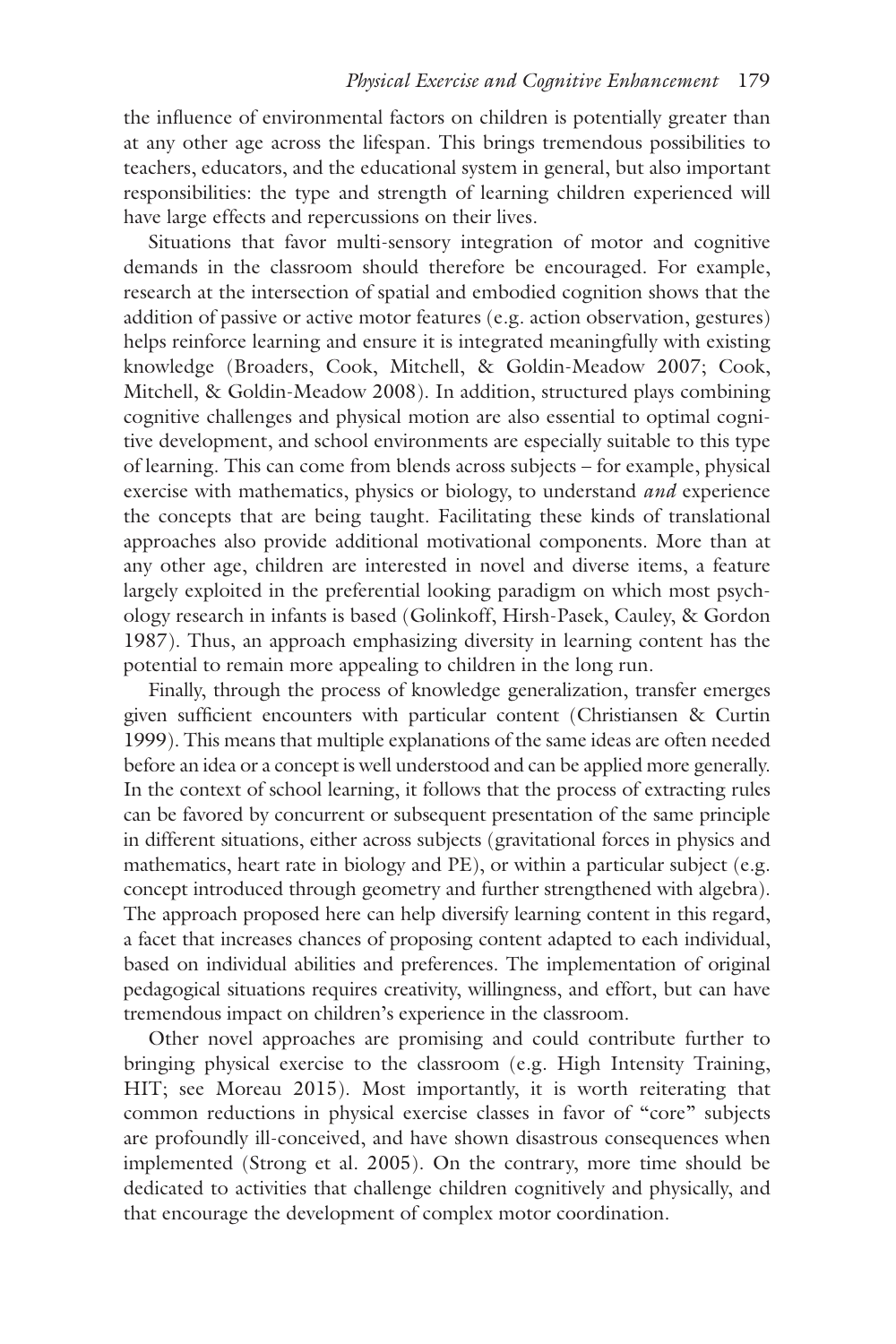### <span id="page-9-0"></span>**Concluding Remarks: [Toward Personalized Regimens](#page-0-0)**

The line of research discussed in this chapter comes at a time of sizeable excitement and promises, but also of greater awareness concerning the subtleties of the interaction between physical exercise, brain, and cognition. As the field of cognitive training matures, researchers are transitioning from dichotomous beliefs about the absolute effectiveness of training regimens toward a finer understanding of the inherent mechanisms at play in such complex dynamics. In particular, many would now argue that the possibility to impact cognitive abilities through training is not the core of the debate, which rather is currently focused on the effectiveness of respective components for given populations (e.g. Moreau 2015). This idea implies that cognitive abilities thrive in environments that are individualized, and thus underline the need to deliver content adapted to specific deficits and imbalances (Moreau 2014).

In addition, if the neurobiological and neural correlates of the association between physical exercise and cognitive improvement are well understood, the meaning of cognitive enhancement in general is not. What are the underlying mechanisms leading to improvement in cognitive abilities? Can gains last? Why do some individuals fail to improve at all? Are there potential tradeoffs? These are just a few of the numerous questions this trend of work is bound to explore and try to answer. Limitations of the current picture have been raised elsewhere (e.g. Hills & Hertwig 2011), and can be circumvented only with the establishment of a theoretical framework of cognitive enhancement. Until then, cognitive training studies will remain a heterogeneous collection of work with no clear common mechanism and connection.

Eventually, one important goal for research at the crossroad of cognitive neuroscience and exercise science is to inform policies more directly, so that individuals can have access to the tools and knowledge they need to make more informed choices when it comes to cognitive health and to maximizing their cognitive potential. Advances in this regard, although less dramatic than a novel drug or a groundbreaking treatment in the eyes of the public, are nonetheless critical, as they can allow dysfunctions or disorders to be alleviated, postponed, or even prevented by early interventions.

#### **Note**

[1](#page-5-0) Caution is required when defining such a broad field, because this oversimplification has often led to a misperception of embodied theories and of their core differences with more traditional models of cognition. One particular point that has done a disservice to the field of embodied cognition is the recurrent tendency to promote embodied theories by opposition to outdated approaches of cognitive processing. Some researchers still present embodied cognition as an alternative to purely amodal and propositional models of cognition, implicitly or explicitly suggested as the current state admitted in cognitive science. This approach is clearly misleading and does not make a compelling case for an embodied alternative to more traditional cognitive theories.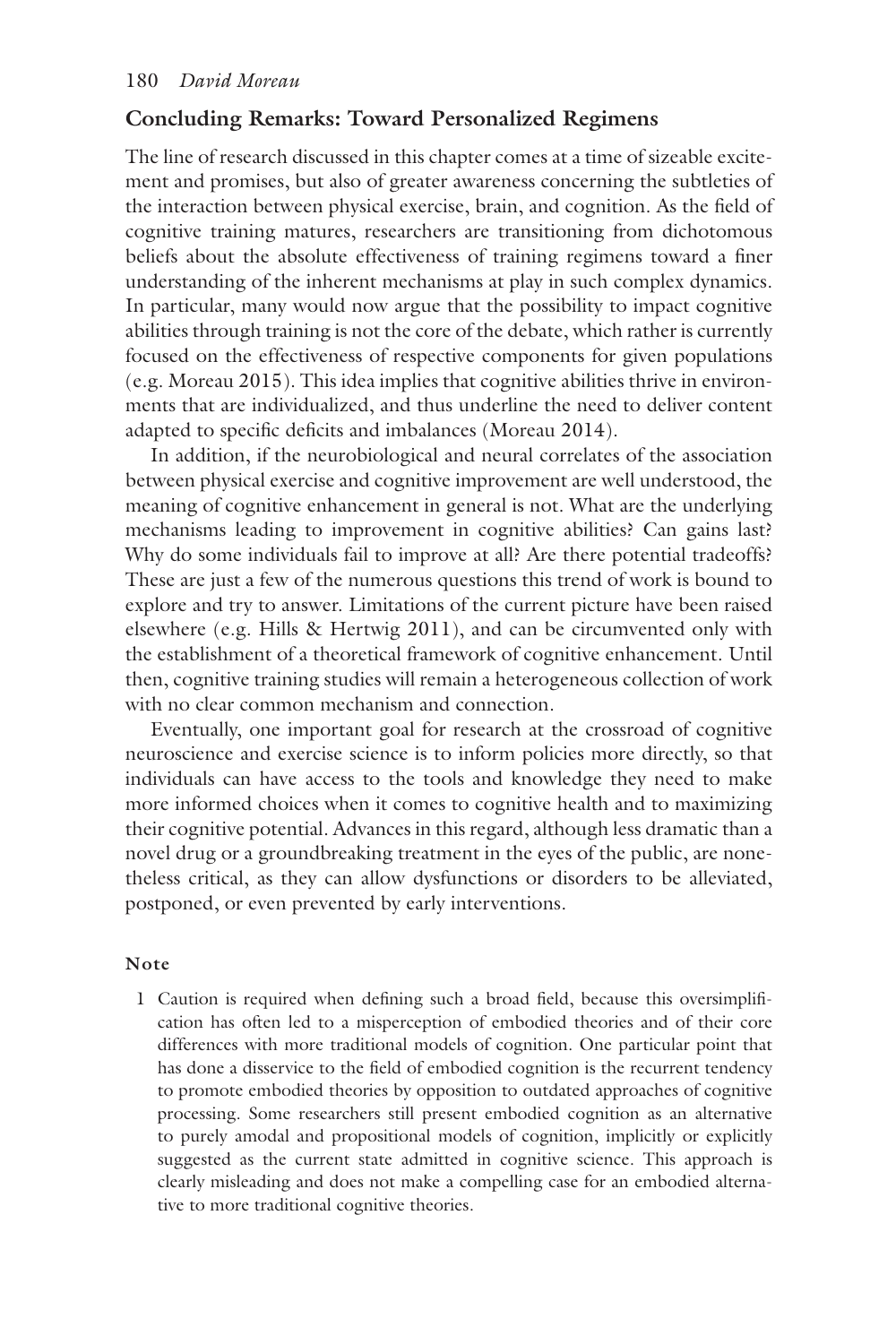#### <span id="page-10-0"></span>**[References](#page-0-0)**

- Adkins, D. L., J. Boychuk, M. S. Remple, & J. A. Kleim. 2006. "Motor training induces experience-specific patterns of plasticity across motor cortex and spinal cord." *Journal of Applied Physiology 101* (6): 1776–82. doi:10.1152/japplphysiol.00515.2006
- Arsenijevic, Y., & S. Weiss. 1998. "Insulin-like growth factor-I is a differentiation factor for postmitotic CNS stem cell-derived neuronal precursors: Distinct actions from those of brain-derived neurotrophic factor." *Journal of Neuroscience : The Official Journal of the Society for Neuroscience 18* (6): 2118–28.
- Astin, J. A., B. M. Berman, B. Bausell, W.-L. Lee, M. Hochberg, & K. L. Forys. 2003. "The efficacy of mindfulness meditation plus Qigong movement therapy in the treatment of fibromyalgia: A randomized controlled trial." *J Rheumatol 30* (10): 2257–62.
- Barsalou, L. W. 2008. "Grounded cognition." *Annual Review of Psychology 59*: 617–45. doi:10.1146/annurev.psych.59.103006.093639
- Beilock, S. L., & S. Goldin-Meadow. 2010. "Gesture changes thought by grounding it in action." *Psychological Science 21* (11): 1605–10. doi:10.1177/0956797610385353
- Beilock, S. L., I. M. Lyons, A. Mattarella-Micke, H. C. Nusbaum, & S. L. Small. 2008. "Sports experience changes the neural processing of action language." *Proceedings of the National Academy of Sciences of the United States of America 105* (36): 13269–73. doi:10.1073/pnas.0803424105
- Berchicci, M., G. Lucci, R. L. Perri, D. Spinelli, & F. Di Russo. 2014. "Benefits of physical exercise on basic visuo-motor functions across age." *Frontiers in Aging Neuroscience 6*: 48. doi:10.3389/fnagi.2014.00048
- Berchtold, N. C., J. P. Kesslak, C. J. Pike, P. A. Adlard, & C. W. Cotman. 2001. "Estrogen and exercise interact to regulate brain-derived neurotrophic factor mRNA and protein expression in the hippocampus." *European Journal of Neuroscience 14* (12): 1992–2002.
- Black, J. E., K. R. Isaacs, B. J. Anderson, A. A. Alcantara, & W. T. Greenough. 1990. "Learning causes synaptogenesis, whereas motor activity causes angiogenesis, in cerebellar cortex of adult rats." *Proceedings of the National Academy of Sciences of the United States of America 87* (14): 5568–72.
- Blair, S. N. 1995. "Changes in physical fitness and all-cause mortality." *JAMA 273* (14): 1093. doi:10.1001/jama.1995.03520380029031
- Blumenthal, J. A., C. F. Emery, D. J. Madden, S. Schniebolk, M. Walsh-Riddle, L. K. George,… R. E. Coleman. 1991. "Long-term effects of exercise on psychological functioning in older men and women." *Journal of Gerontology 46* (6): P352–61.
- Broaders, S. C., S. W. Cook, Z. Mitchell, & S. Goldin-Meadow. 2007. "Making children gesture brings out implicit knowledge and leads to learning." *Journal of Experimental Psychology. General 136* (4): 539–50. doi:10.1037/0096-3445.136.4.539
- Burdette, J. H., P. J. Laurienti, M A. Espeland, A. Morgan, Q. Telesford, C. D. Vechlekar,… W. J. Rejeski. 2010. "Using network science to evaluate exerciseassociated brain changes in older adults." *Frontiers in Aging Neuroscience 2*: 23. doi:10.3389/fnagi.2010.00023
- Cancela Carral, J. M., & C. Ayán Pérez. 2007. "Effects of high-intensity combined training on women over 65." *Gerontology 53* (6): 340–6. doi:10.1159/000104098
- Carroll, J. 1993. *Human cognitive abilities: A survey of factor-analytical studies*. New York: Cambridge University Press.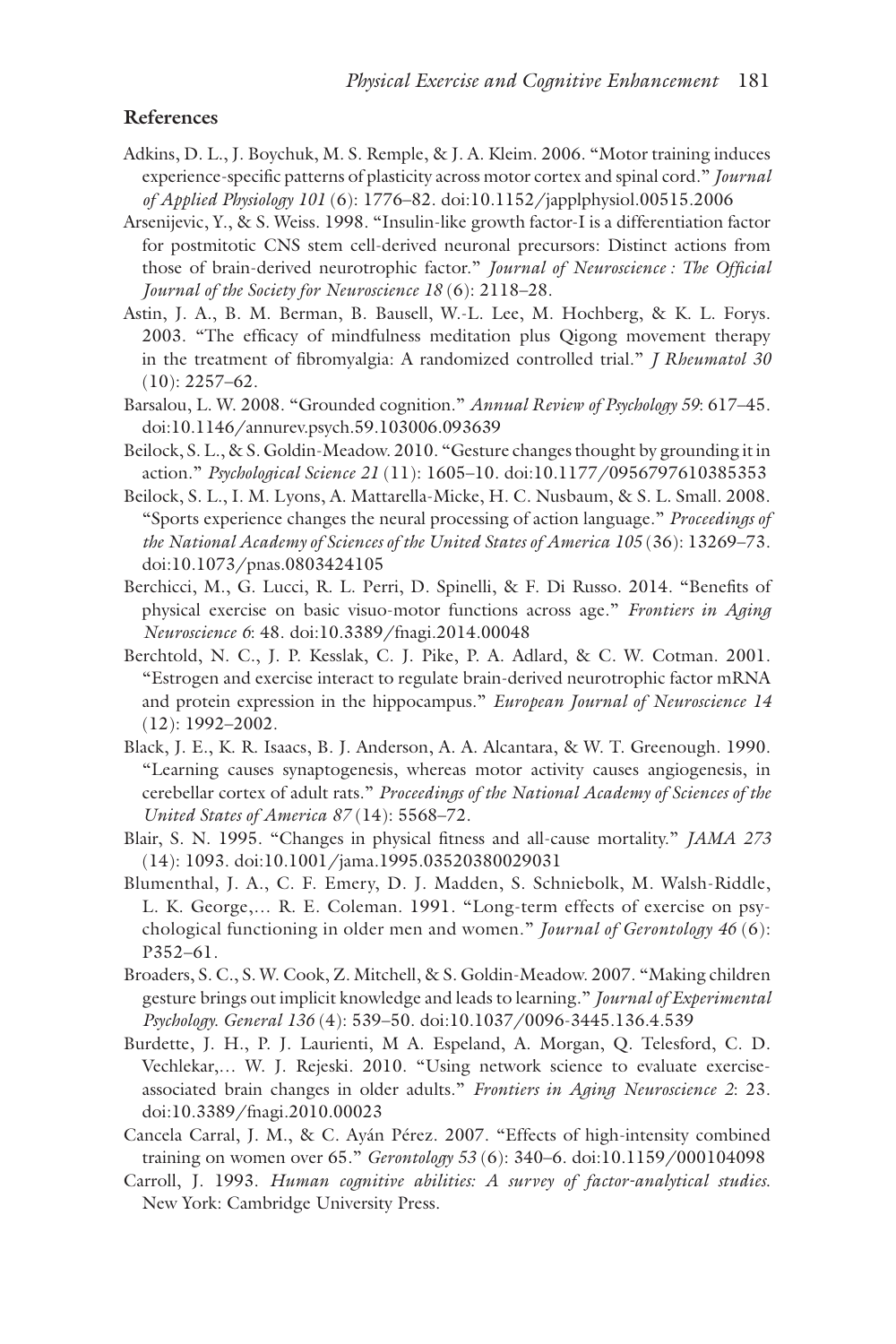- Castelli, D. M., C. H. Hillman, S. M. Buck, & H. E. Erwin. 2007. "Physical fitness and academic achievement in third- and fifth-grade students." *Journal of Sport & Exercise Psychology 29* (2): 239–52.
- Chaddock, L., K. I. Erickson, R. S. Prakash, M. W. Voss, M. VanPatter, M. B. Pontifex,…A. F. Kramer. 2012. "A functional MRI investigation of the association between childhood aerobic fitness and neurocognitive control." *Biological Psychology 89* (1): 260–8. doi:10.1016/j.biopsycho.2011.10.017
- Chaddock-Heyman, L., K. I. Erickson, J. L. Holtrop, M. W. Voss, M. B. Pontifex, L. B. Raine, …A. F. Kramer. 2014. "Aerobic fitness is associated with greater white matter integrity in children." *Frontiers in Human Neuroscience 8*: 584. doi:10.3389/ fnhum.2014.00584
- Chaddock-Heyman, L., K. I. Erickson, M. W. Voss, A. M. Knecht, M. B. Pontifex, D. M. Castelli, …A. F. Kramer. 2013. "The effects of physical activity on functional MRI activation associated with cognitive control in children: A randomized controlled intervention." *Frontiers in Human Neuroscience 7*: 72. doi:10.3389/ fnhum.2013.00072
- Chapman, S. B., S. Aslan, J. S. Spence, L. F. Defina, M. W. Keebler, N. Didehbani, & H. Lu. 2013. "Shorter term aerobic exercise improves brain, cognition, and cardiovascular fitness in aging." *Frontiers in Aging Neuroscience 5*: 75. doi:10.3389/ fnagi.2013.00075
- Christiansen, M., S. & Curtin. 1999. "Transfer of learning: Rule acquisition or statistical learning?" *Trends in Cognitive Sciences 3* (8): 289–90.
- Coe, D. P., J. M. Pivarnik, C. J. Womack, M. J. Reeves, & R. M. Malina. 2006. "Effect of physical education and activity levels on academic achievement in children." *Medicine and Science in Sports and Exercise 38* (8): 1515–9. doi:10.1249/ 01.mss.0000227537.13175.1b
- Colcombe, S. J., K. I. Erickson, N. Raz, A. G. Webb, N. J. Cohen, E. McAuley, & A. F. Kramer. 2003. "Aerobic fitness reduces brain tissue loss in aging humans." *Journals of Gerontology. Series A, Biological Sciences and Medical Sciences 58* (2): 176–80.
- Colcombe, S. J., K. I. Erickson, P. E. Scalf, J. S. Kim, R. Prakash, E. McAuley, …A. F. Kramer. 2006. "Aerobic exercise training increases brain volume in aging humans." *Journals of Gerontology. Series A, Biological Sciences and Medical Sciences 61* (11): 1166–70.
- Colcombe, S. J., & A. F. Kramer. 2003. "Fitness effects on the cognitive function of older adults: A meta-analytic study." *Psychological Science 14* (2): 125–30.
- Colcombe, S. J., A. F. Kramer, K. I. Erickson, P. Scalf, E. McAuley, N. J. Cohen,… S. Elavsky. 2004. "Cardiovascular fitness, cortical plasticity, and aging." *Proceedings of the National Academy of Sciences of the United States of America 101* (9): 3316–21. doi:10.1073/pnas.0400266101
- Cook, S. W., Z. Mitchell, & S. Goldin-Meadow. 2008. "Gesturing makes learning last." *Cognition 106* (2): 1047–58. doi:10.1016/j.cognition.2007.04.010
- Cotman, C. W., & N. C. Berchtold. 2002. "Exercise: A behavioral intervention to enhance brain health and plasticity." *Trends in Neurosciences 25* (6): 295–301.
- Davis, C. L., P. D. Tomporowski, C. A. Boyle, J. L. Waller, P. H. Miller, J. A. Naglieri, & M. Gregoski. 2007. "Effects of aerobic exercise on overweight children's cognitive functioning: a randomized controlled trial." *Research Quarterly for Exercise and Sport 78* (5): 510–9. doi:10.1080/02701367.2007.10599450
- Davis, C. L., S. Tomporowski, J. E. McDowell, B. P. Austin, P. H. Miller, N. E. Yanasak,…J. A. Naglieri. 2011. "Exercise improves executive function and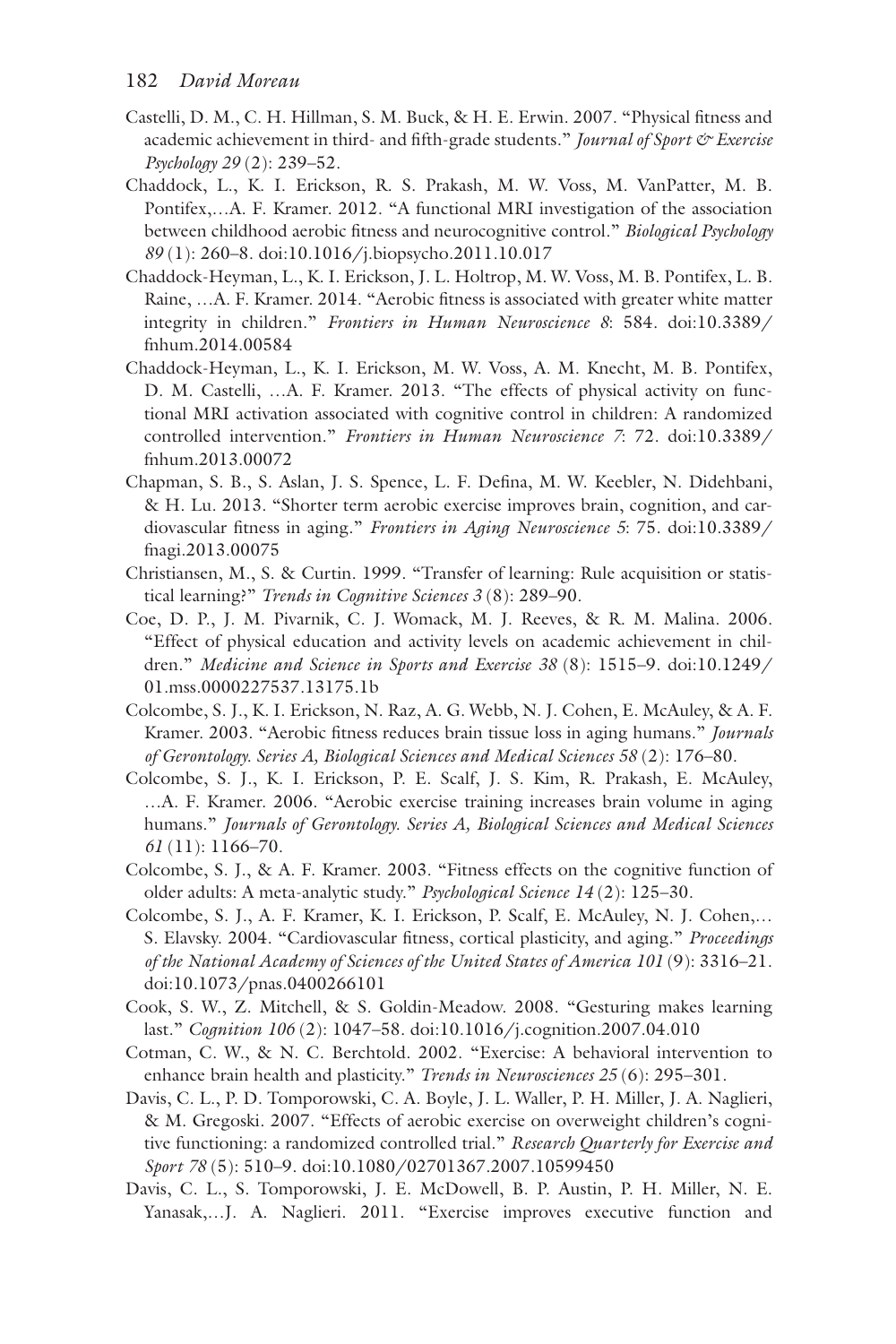achievement and alters brain activation in overweight children: A randomized, controlled trial." *Health Psychology : Official Journal of the Division of Health Psychology, American Psychological Association 30* (1): 91–8. doi:10.1037/a0021766

- Davis, N. J. 2014. "Transcranial stimulation of the developing brain: A plea for extreme caution." *Frontiers in Human Neuroscience 8*: 600. doi:10.3389/fnhum.2014.00600
- Diamond, A., & K. Lee. 2011. "Interventions shown to aid executive function development in children 4 to 12 years old." *Science 333* (6045): 959–64. doi:10.1126/ science.1204529
- Ditye, T., L. Jacobson, V. Walsh, & M. Lavidor. 2012. "Modulating behavioral inhibition by tDCS combined with cognitive training." *Experimental Brain Research*, *219* (3): 363–8. doi:10.1007/s00221-012-3098-4
- Erickson, K. I., R. S. Prakash, M. W. Voss, L. Chaddock, L. Hu, K. S. Morris,…A. F. Kramer. 2009. "Aerobic fitness is associated with hippocampal volume in elderly humans." *Hippocampus*, *19* (10): 1030–9. doi:10.1002/hipo.20547
- Erickson, K. I., M. W. Voss, R. S. Prakash, C. Basak, A. Szabo, L. Chaddock,…A. F. Kramer. 2011. "Exercise training increases size of hippocampus and improves memory." *Proceedings of the National Academy of Sciences of the United States of America*, *108* (7): 3017–22. doi:10.1073/pnas.1015950108
- Fabre, C., K. Chamari, P. Mucci, J. Massé-Biron, & C. Préfaut. 2002. "Improvement of cognitive function by mental and/or individualized aerobic training in healthy elderly subjects." *International Journal of Sports Medicine 23* (6): 415–21. doi:10.1055/ s-2002–33735
- Ferris, L. T., J. S. Williams, & C.-L. Shen. 2007. "The effect of acute exercise on serum brain-derived neurotrophic factor levels and cognitive function." *Medicine and Science in Sports and Exercise 39* (4): 728–34. doi:10.1249/mss.0b013e31802f04c7
- Gallese, V., & C. Sinigaglia. 2011. "What is so special about embodied simulation?" *Trends in Cognitive Sciences 15* (11): 512–9. doi:10.1016/j.tics.2011.09.003
- Glenberg, A. M. 2010. "Embodiment as a unifying perspective for psychology." *Wiley Interdisciplinary Reviews. Cognitive Science 1*(4): 586–96. doi:10.1002/wcs.55
- Goh, T. L., J. Hannon, C. Webster, L. Podlog, & M. Newton. 2016. "Effects of a TAKE 10!® classroom-based physical activity intervention on 3rd to 5th grades children's on-task behavior." *Journal of Physical Activity & Health*. doi:10.1123/ jpah.2015-0238
- Golinkoff, R. M., K. Hirsh-Pasek, K. M. Cauley, & L. Gordon. 1987. "The eyes have it: Lexical and syntactic comprehension in a new paradigm." *Journal of Child Language 14* (1): 23–45.
- Gómez-Pinilla, F., Z. Ying, P. Opazo, R. R. Roy, & V. R. Edgerton. 2001. "Differential regulation by exercise of BDNF and NT-3 in rat spinal cord and skeletal muscle." *European Journal of Neuroscience 13* (6): 1078–84.
- Gould, E., C. S. Woolley, M. Frankfurt, & V. McEwen. 1990. "Gonadal steroids regulate dendritic spine density in hippocampal pyramidal cells in adulthood." *Journal of Neuroscience : The Official Journal of the Society for Neuroscience 10* (4): 1286–91.
- Griffin, É. W., S. Mullally, C. Foley, S. A. Warmington, S. M. O'Mara, & A. M. Kelly. 2011. "Aerobic exercise improves hippocampal function and increases BDNF in the serum of young adult males." *Physiology and Behavior 104* (5): 934–41. doi:10.1016/ j.physbeh.2011.06.005
- Güldenpenning, I., D. Koester, W. Kunde, M. Weigelt, & T. Schack. 2011. "Motor expertise modulates the unconscious processing of human body postures." *Experimental Brain Research 213* (4): 383–91. doi:10.1007/s00221-011-2788-7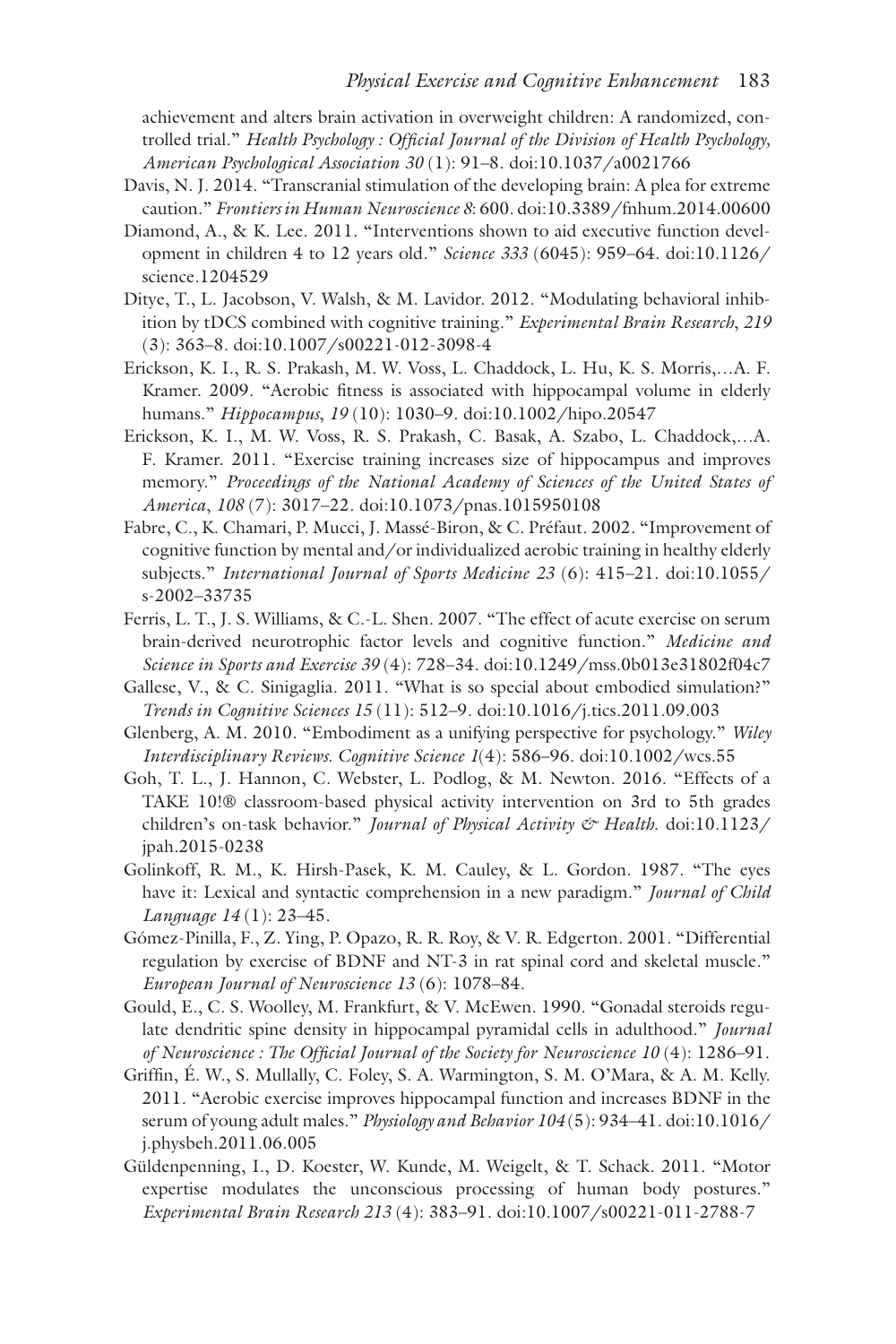- Hegarty, M., & D. A. Waller. 2005. "Individual differences in spatial abilities." In P. Shah & A. Miyake (Eds.), *The Cambridge Handbook of Visuospatial Thinking* (pp. 121–69). New York: Cambridge University Press.
- Hillman, C. H., K. I. Erickson, & A. F. Kramer 2008. "Be smart, exercise your heart: Exercise effects on brain and cognition." *Nature Reviews Neuroscience 9* (1): 58–65. doi:10.1038/nrn2298
- Hillman, C. H., M. B. Pontifex, D. M. Castelli, N. A. Khan, L. B. Raine, M. R. Scudder,…K. Kamijo. 2014. "Effects of the FITKids randomized controlled trial on executive control and brain function." *Pediatrics 134* (4): e1063–71. doi:10.1542/ peds.2013–3219
- Hills, T., & R. Hertwig. 2011. "Why aren't we smarter already: Evolutionary tradeoffs and cognitive enhancements." *Current Directions in Psychological Science 20* (6): 373–7. doi:10.1177/0963721411418300
- Holt, L. E., & S. L. Beilock. 2006. "Expertise and its embodiment: Examining the impact of sensorimotor skill expertise on the representation of action-related text." *Psychonomic Bulletin and Review 13* (4): 694–701.
- Jeannerod, M. 2001. "Neural simulation of action: A unifying mechanism for motor cognition." *NeuroImage 14* (1 Pt 2): S103–9. doi:10.1006/nimg.2001.0832
- Kamijo, K., M. B. Pontifex, K. C. O'Leary, M. R. Scudder, C.-T. Wu, D. M. Castelli, & C. H. Hillman. 2011. "The effects of an afterschool physical activity program on working memory in preadolescent children." *Developmental Science 14* (5): 1046– 58. doi:10.1111/j.1467-7687.2011.01054.x
- Kane, M. J., D. Z. Hambrick, S. W. Tuholski, O. Wilhelm, T. W. Payne, & R. Engle. 2004. "The generality of working memory capacity: A latent-variable approach to verbal and visuospatial memory span and reasoning." *Journal of Experimental Psychology. General 133* (2): 189–217. doi:10.1037/0096-3445.133.2.189
- Keeley, T. J. H., & K. R. Fox. 2009. "The impact of physical activity and fitness on academic achievement and cognitive performance in children." *International Review of Sport and Exercise Psychology 2* (2): 198–214. doi:10.1080/17509840903233822
- Krafft, C. E., N. F. Schwarz, L. Chi, A. L. Weinberger, D. J. Schaeffer, J. E. Pierce,…J. E. McDowell. 2014. "An 8-month randomized controlled exercise trial alters brain activation during cognitive tasks in overweight children." *Obesity 22* (1): 232–42. doi:10.1002/oby.20518
- Kramer, A. F., S. Hahn, & D. Gopher. 1999. "Task coordination and aging: Explorations of executive control processes in the task switching paradigm." *Acta Psychologica 101*  $(2-3)$ : 339-78.
- Landry, S. P., D. M. Shiller, & F. Champoux. 2013. "Short-term visual deprivation improves the perception of harmonicity." *Journal of Experimental Psychology: Human Perception and Performance 39* (6): 1503–7.
- Lazarus, A. A. 1976. "Psychiatric problems precipitated by transcendental meditation." *Psychological Reports 39* (2): 601–2. doi:10.2466/pr0.1976.39.2.601
- McMorris, T., & J. Corbett. 2016. "Neurobiological changes as an explanation of benefits of exercise." In H. Budde & M. Wegner (Eds.), *Exercise and mental health: Neurobiological mechanisms of the exercise effect on depression, anxiety, and well-being*. Oxford: Taylor & Francis.
- Madhavan, S., & B. Shah. 2012. "Enhancing motor skill learning with transcranial direct current stimulation – a concise review with applications to stroke." *Frontiers in Psychiatry 3*: 66. doi:10.3389/fpsyt.2012.00066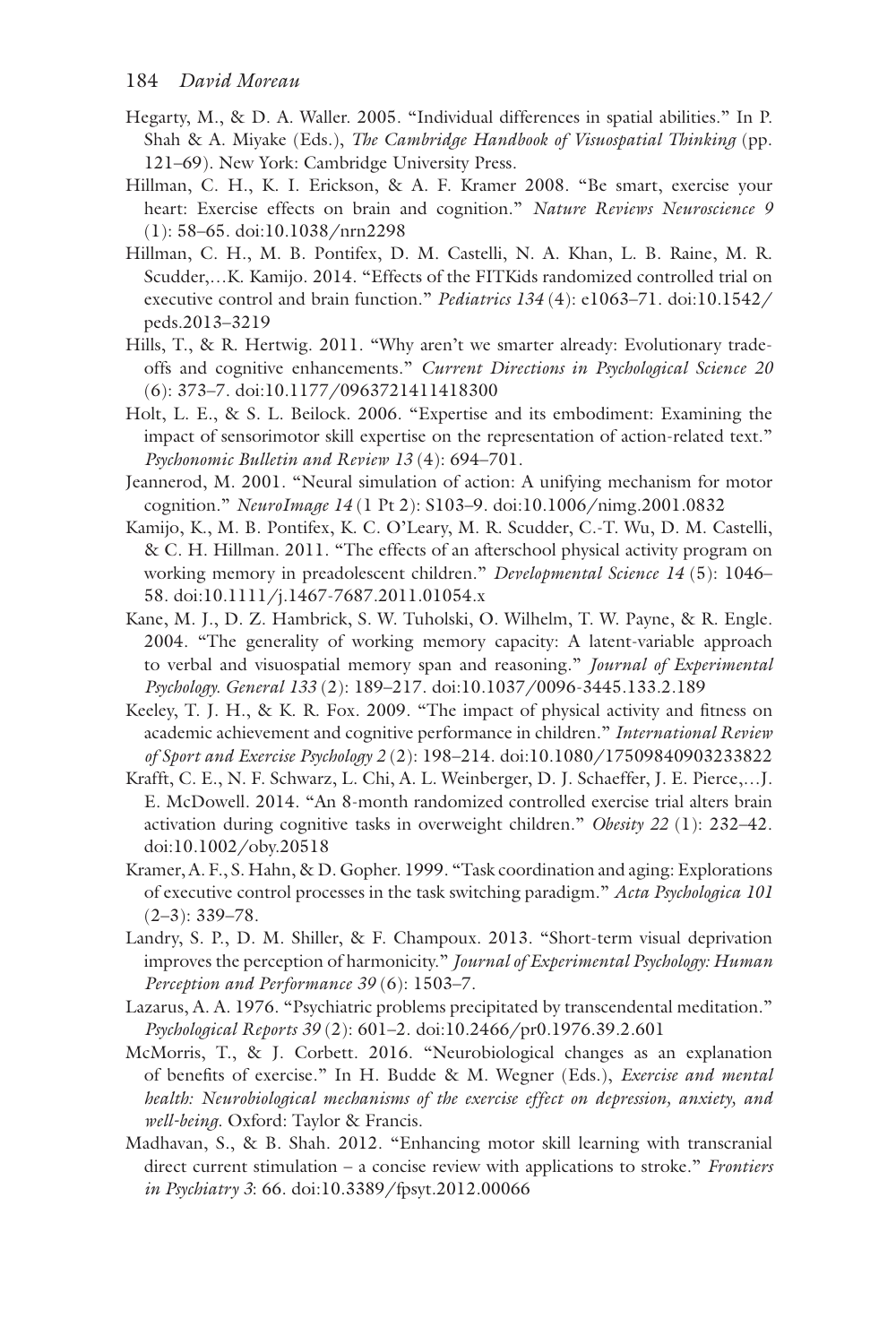- Mahar, M. T., S. K. Murphy, D. A. Rowe, J. Golden, A. T. Shields, & T. D. Raedeke. 2006. "Effects of a classroom-based program on physical activity and on-task behavior." *Medicine and Science in Sports and Exercise 38* (12): 2086–94. doi:10.1249/01.mss.0000235359.16685.a3
- Makizako, H., T. Liu-Ambrose, H. Shimada, T. Doi, H. Park, K. Tsutsumimoto,…T. Suzuki. 2015. "Moderate-intensity physical activity, hippocampal volume, and memory in older adults with mild cognitive impairment." *Journals of Gerontology. Series A, Biological Sciences and Medical Sciences 70* (4): 480–6. doi:10.1093/gerona/glu136
- Martin, D. M., R. Liu, A. Alonzo, M. Green, M. J. Player, P. Sachdev, & C. K. Loo. 2013. "Can transcranial direct current stimulation enhance outcomes from cognitive training? A randomized controlled trial in healthy participants." *International Journal of Neuropsychopharmacology / Official Scientific Journal of the Collegium Internationale Neuropsychopharmacologicum (CINP) 16* (9): 1927–36. doi:10.1017/ S1461145713000539
- Moore, R. D., E. S. Drollette, M. R. Scudder, A. Bharij, & C. H. Hillman. 2014. "The influence of cardiorespiratory fitness on strategic, behavioral, and electrophysiological indices of arithmetic cognition in preadolescent children." *Frontiers in Human Neuroscience 8*: 258. doi:10.3389/fnhum.2014.00258
- Mora, F., G. Segovia, & A. del Arco. 2007. "Aging, plasticity and environmental enrichment: Structural changes and neurotransmitter dynamics in several areas of the brain." *Brain Research Reviews 55* (1): 78–88. doi:10.1016/j.brainresrev.2007.03.011
- Moreau, D. 2012. "The role of motor processes in three-dimensional mental rotation: Shaping cognitive processing via sensorimotor experience." *Learning and Individual Differences 22* (3): 354–9.
- Moreau, D. 2013. "Motor expertise modulates movement processing in working memory." *Acta Psychologica 142* (3): 356–61.
- Moreau, D. 2014. "Making sense of discrepancies in working memory training experiments: A Monte Carlo simulation." *Frontiers in Systems Neuroscience 8*: 161. doi:10.3389/fnsys.2014.00161
- Moreau, D. 2015. "Brains and brawn: Complex motor activities to maximize cognitive enhancement." *Educational Psychology Review 27* (3): 475–82. doi:10.1007/ s10648-015-9323-5
- Moreau, D., J. Clerc, A. Mansy-Dannay, & A. Guerrien. 2012. "Enhancing spatial ability through sport practice: Evidence for an effect of motor training on mental rotation performance." *Journal of Individual Differences 33* (2): 83–8. doi:10.1027/ 1614-0001/a000075
- Moreau, D., & A. R. A. Conway. 2013. "Cognitive enhancement: A comparative review of computerized and athletic training programs." *International Review of Sport and Exercise Psychology 6* (1): 155–83. doi:10.1080/1750984X.2012.758763
- Moreau, D., & A. R. A. Conway. 2014. "The case for an ecological approach to cognitive training." *Trends in Cognitive Sciences 18* (7): 334–6. doi:10.1016/ j.tics.2014.03.009
- Moreau, D., A. Morrison, & A. R. A. Conway. 2015. "An ecological approach to cognitive enhancement: Complex motor training." *Acta Psychologica 157*: 44–55. doi:10.1016/j.actpsy.2015.02.007
- Moreau, D., A. Wang, P. Tseng, & C.-H. Juan. 2015. "Blending transcranial direct current stimulations and physical exercise to maximize cognitive improvement." *Frontiers in Psychology 6*: 678. doi:10.3389/fpsyg.2015.00678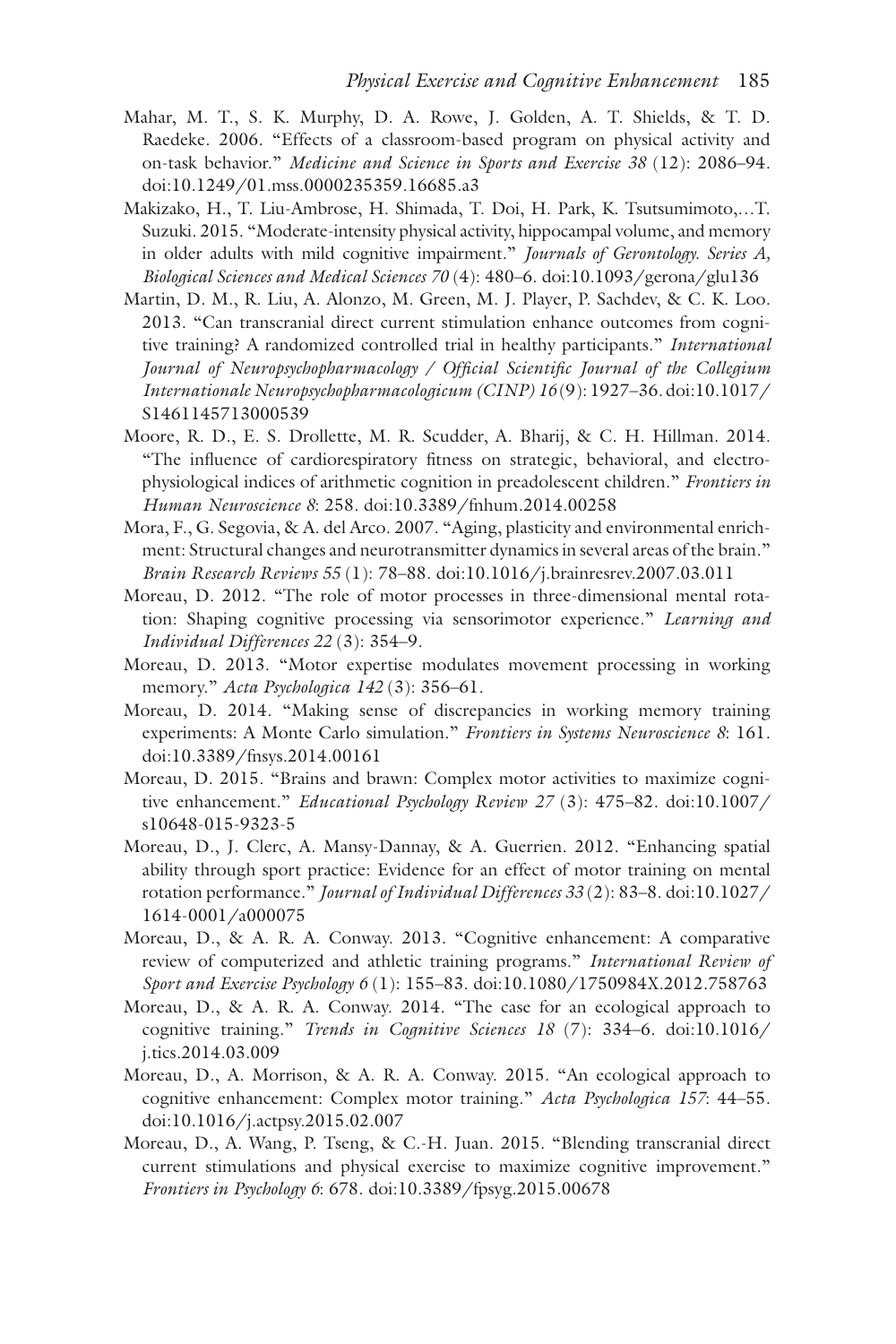#### 186 *David Moreau*

- Neeper, S. A., F. Gómez-Pinilla, J. Choi, & C. Cotman. 1995. "Exercise and brain neurotrophins." *Nature 373* (6510): 109. doi:10.1038/373109a0
- Neeper, S. A., F. Gómez-Pinilla, J. Choi, & C. W. Cotman. 1996. "Physical activity increases mRNA for brain-derived neurotrophic factor and nerve growth factor in rat brain." *Brain Research 726* (1–2): 49–56.
- Penedo, F. J., & J. R. Dahn. 2005. "Exercise and well-being: a review of mental and physical health benefits associated with physical activity." *Current Opinion in Psychiatry 18* (2): 189–93.
- Prakash, R. S., M. W. Voss, K. I. Erickson, J. M. Lewis, L. Chaddock, E. Malkowski, …A. F. Kramer. 2011. "Cardiorespiratory fitness and attentional control in the aging brain." *Frontiers in Human Neuroscience 4*: 229. doi:10.3389/fnhum.2010.00229
- Ruscheweyh, R., C. Willemer, K. Krüger, T. Duning, T. Warnecke, J. Sommer,… Flöel. 2011. "Physical activity and memory functions: An interventional study." *Neurobiology of Aging 32* (7): 1304–19. doi:10.1016/j.neurobiolaging.2009.08.001
- Russo-Neustadt, A., T. Ha, R. Ramirez, & J. P. Kesslak. 2001. "Physical activityantidepressant treatment combination: Impact on brain-derived neurotrophic factor and behavior in an animal model." *Behavioural Brain Research 120* (1): 87–95.
- Salthouse, T., & H. Davis. 2006. "Organization of cognitive abilities and neuropsychological variables across the lifespan." *Developmental Review 26* (1): 31–54. doi:10.1016/j.dr.2005.09.001
- Schaeffer, D. J., C. E. Krafft, N. F. Schwarz, L. Chi, A. L. Rodrigue, J. Pierce,… McDowell. 2014. "An 8-month exercise intervention alters frontotemporal white matter integrity in overweight children." *Psychophysiology 51* (8): 728–33. doi:10.1111/psyp.12227
- Schmolesky, M. T., D. L. Webb, & S. Hansen. 2013. "The effects of aerobic exercise intensity and duration on levels of brain-derived neurotrophic factor in healthy men." *Journal of Sports Science and Medicine 12* (3): 502–11.
- Shapiro, D. H. 1992. "Adverse effects of meditation: A preliminary investigation of long-term meditators." *International Journal of Psychosomatics : Official Publication of the International Psychosomatics Institute 39* (1–4): 62–7.
- Shatil, E. 2013. "Does combined cognitive training and physical activity training enhance cognitive abilities more than either alone? A four-condition randomized controlled trial among healthy older adults." *Frontiers in Aging Neuroscience 5*: 8. doi:10.3389/fnagi.2013.00008
- Smith, J. C., K. A. Nielson, J. L. Woodard, M. Seidenberg, & S. M. Rao. 2013. "Physical activity and brain function in older adults at increased risk for Alzheimer's disease." *Brain Sciences 3* (1): 54–83. doi:10.3390/brainsci3010054
- Smith, J. C., K. A. Nielson, J. L. Woodard, M. Seidenberg, M. D. Verber, S. Durgerian,…S. M. Rao. 2011. "Does physical activity influence semantic memory activation in amnestic mild cognitive impairment?" *Psychiatry Research 193* (1): 60–2. doi:10.1016/j.pscychresns.2011.04.001
- Strong, W. B., R. M. Malina, C. J. R. Blimkie, S. R. Daniels, R. K. Dishman, B. Gutin,…F. Trudeau. 2005. "Evidence based physical activity for school-age youth." *Journal of Pediatrics 146* (6): 732–7. doi:10.1016/j.jpeds.2005.01.055
- Stummer, W., K. Weber, B. Tranmer, A. Baethmann, & O. Kempski. 1994. "Reduced mortality and brain damage after locomotor activity in gerbil forebrain ischemia." *Stroke; a Journal of Cerebral Circulation 25* (9): 1862–9.
- Taub, E., G. Uswatte, & V. W. Mark. 2014. "The functional significance of cortical reorganization and the parallel development of CI therapy." *Frontiers in Human Neuroscience 8*: 396. doi:10.3389/fnhum.2014.00396